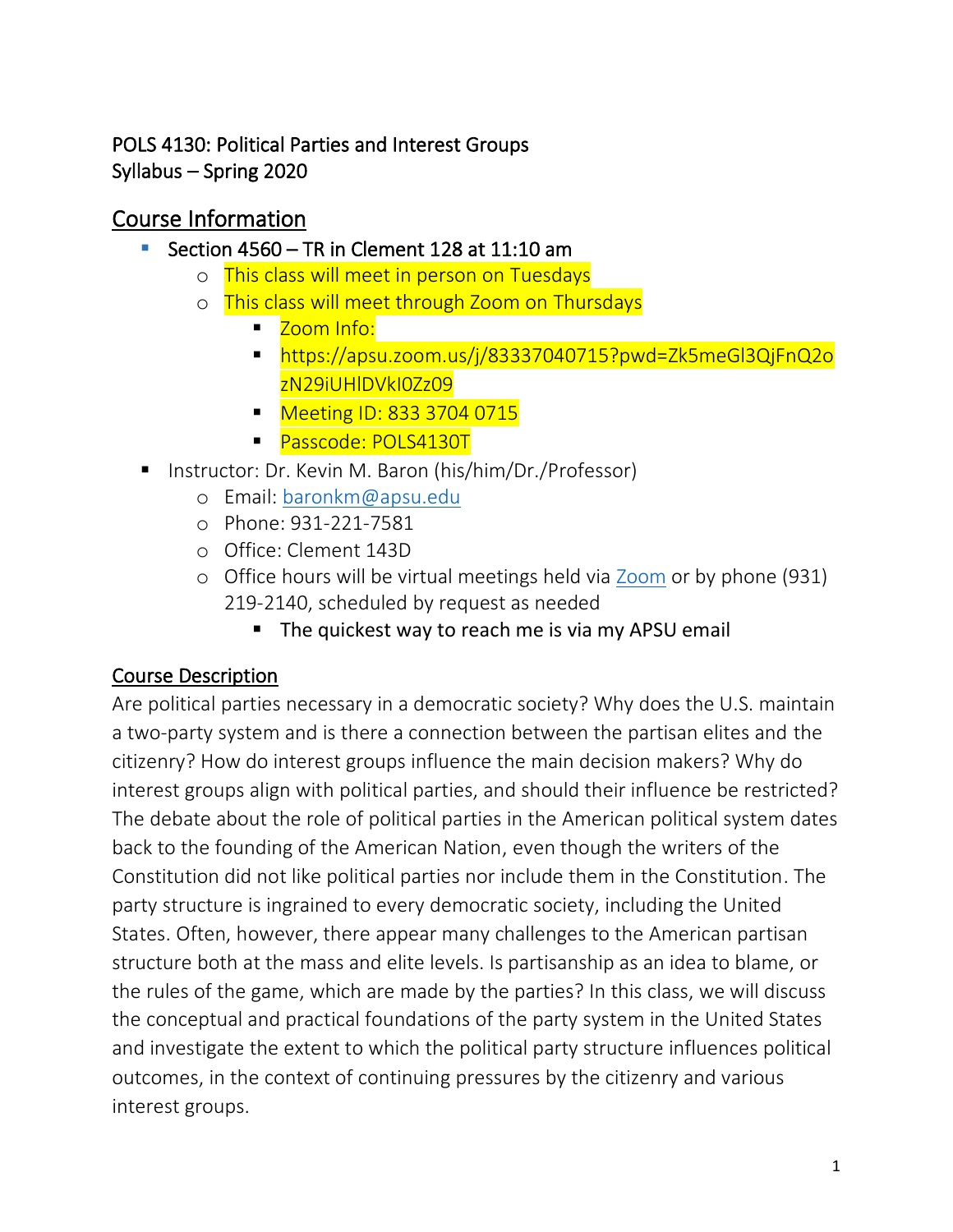It is an interesting time to be studying political parties, as divided government has become more common and voter alignment to partisan allegiances is strong. Newer ideas such as *asymmetric politics* and *negative partisanship* has become staples to attempt to understand the current state of the Republican and Democratic parties. But older ideas like party realignment seem like they can be useful in perhaps understanding how and why parties might reform and change. To better understand the challenges of the contemporary period, we must understand the history, and the institutionalized role of political parties and interest groups.

### Course Goals and Objectives

The course contributes to the mission of the university and the political science program. By taking this course, students will:

- To critically examine the institutions of political parties and interest groups what they are, how they function, and the impacts they have on political outcomes.
- Provide a perspective to evaluate how effective parties and interest groups are on policy and political outcomes in the real world.
- Explore differing theories and ideological perspectives that influence and animate political parties within the political system, especially in understanding the party role within a polarized and depolarized climate.
- Be able to clearly differentiate political parties and interest groups as separate tools for individuals to seek political action through.
- To better develop critical thinking, writing, and analytical skills for research and communication.
- Distinguish between assumptions and evidence in evaluating arguments.

### Course Requirements

### Textbooks

- Mark D. Brewer and L. Sandy Maisel, *Parties and Elections in America: The Electoral Process*, 8th Edition, Rowman and Littlefield.
- Jeffrey M. Berry and Louis Sandy Maisel, *The Oxford Handbook of American Political Parties and Interest Groups*, 2010. Available from the APSU Library [https://ebookcentral.proquest.com/lib/austinpeay](https://ebookcentral.proquest.com/lib/austinpeay-ebooks/detail.action?docID=584549)[ebooks/detail.action?docID=584549](https://ebookcentral.proquest.com/lib/austinpeay-ebooks/detail.action?docID=584549)
	- o You will need to login to the Woodward Library Website to access.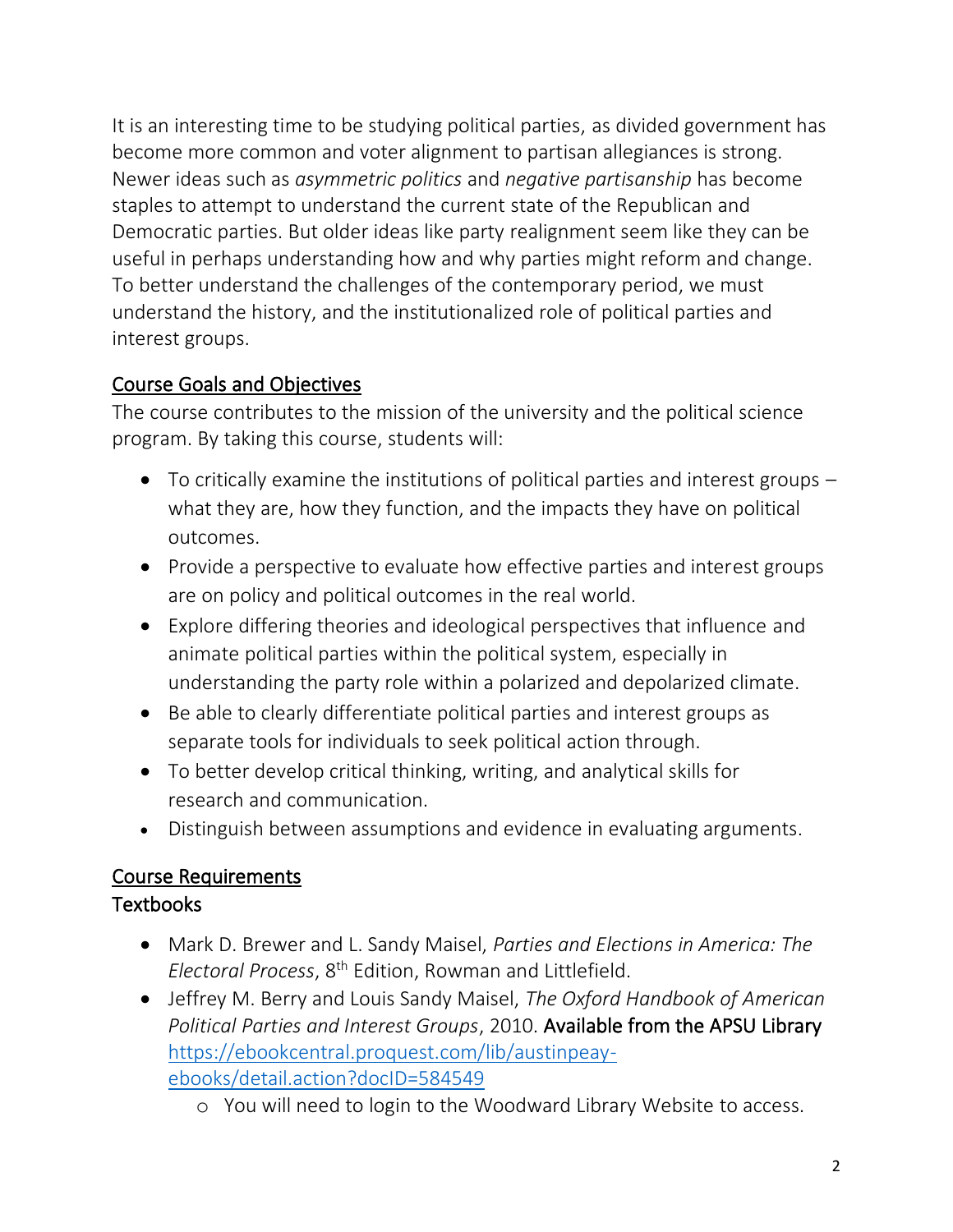• Additional readings will be provided electronically on either D2L or direct. These readings are listed in the Class Schedule section on the week in which we will be discussing them.

Assignments and Grades – The main course assignments will consist of two at home exams based on the material covered; three take-home written papers; along with various discussion posts or short response papers; attendance and participation are expected but is not graded. Late assignments will be accepted for reduced points. See **APPENDIX A and B** at the end of the syllabus for more details on the assignments and the grading rubric.

Points will be assigned based on the following:

- $\blacksquare$  Exam 1: 100 points (15%)
- $\blacksquare$  Exam 2: 100 points (15%)
- $\blacksquare$  Paper 1: 100 points (15%)
- $\blacksquare$  Paper 2: 100 points (15%)
- $\blacksquare$  Paper 3: 100 points (25%)
- Weekly Work Discussion Posts/Response Papers: 100 points (15%)
- Attendance and Participation: 0 Points you are not rewarded for doing what you should be doing. Be an active learner, no one else will do it for you.

Grades will be assigned based on the following scale:

| $100 - 90\% = A$ | $79 - 70\% = C$ | 59% and Below = $F$ |
|------------------|-----------------|---------------------|
| $89 - 80\% = B$  | $69 - 60\% = D$ |                     |

Class Philosophy **–** Learning is an active and interactive process. This is a Hyflex Course, which means you will be expected to be motivated on your own, do the work as listed within D2L on the course schedule, complete readings and assignments, and reach out to me to ask questions or seek clarification on topics and issues. We will be meeting in person one day per week, a synchronous zoom meeting one day per week, and all the rest of the work will be online. It is to your advantage to think of this class like an online class that meets a couple of times per week. All material and assignments are posted to allow you to go through the work on your time and at your pace each week, relatively speaking. You must be an ACTIVE LEARNER, no one will do this for you. You must take an active role in your education, especially for an online course. Ask questions, support opinions and reasoned arguments with fact, and remember – it is fine to challenge someone's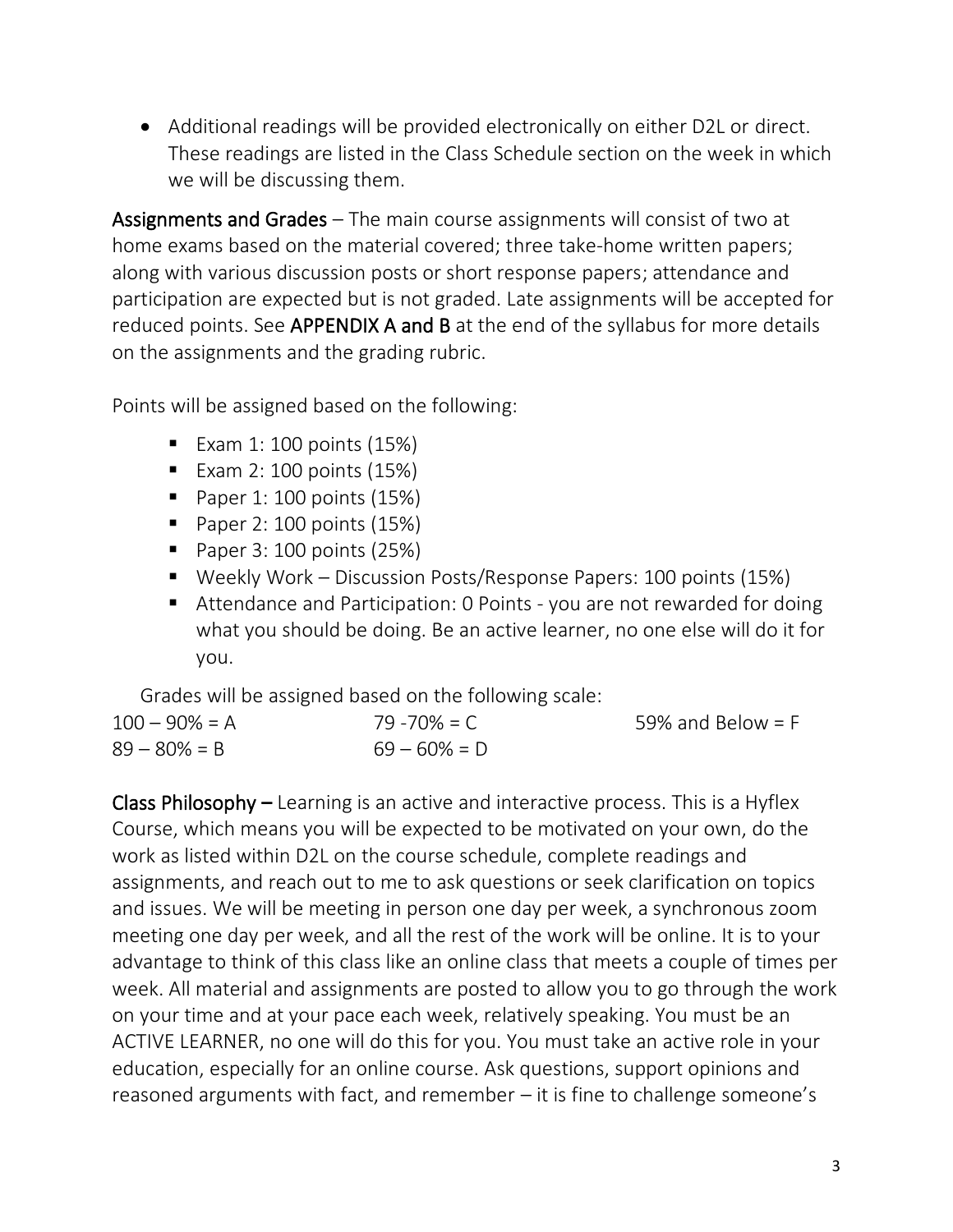ideas, but not the person, respect for each other is essential for civil discourse. If you email me a picture of your favorite animal, I will give you five bonus points on one assignment or paper.

Note for Spring 2021: Due to the ongoing health pandemic caused by COVID-19, I want to forewarn you that it is possible for changes to occur. As this course is fully online, any issues on campus should not disrupt too much, although access to resources and internet can be problematic. You will be notified directly by me about any changes to the course. Second, if you run into issues, problems related to the course, technology, or with your personal health, please let me know so arrangements can be made. I am always willing to work with you to ensure your success in the class, but you must keep me informed of your situation so we can work out a plan.

#### COVID-19 Statement and Guidelines

Austin Peay State University is concerned for the health and well-being of the entire community. The nature of COVID-19 is such that each of our individual actions affects not only our personal well-being but also those of every other person with whom we interact or share a space. Given the possibility of changes to CDC guidelines or those of local or state officials, students and faculty alike will need to be adaptable and flexible as events may occur that necessitate a change in the course schedule or mode of delivery. To minimize the disruption that might occur if a student falls ill or is unable to attend classes for some other legitimate reason, class materials must be made available electronically to students unless the nature of the coursework makes this impossible.

To enhance the health and safety of the APSU community, it is expected that every member of this course acknowledges the following university guidelines:

Masks and face coverings: All students are expected to wear masks or face coverings and maintain physical distancing in all university buildings. Both are necessary classroom requirements that will help keep our community safe.

1. All students and instructors must arrive to class wearing a mask or face covering over their mouth and nose. If a student does not have a mask or face covering, the student must pick up a disposable mask (available throughout campus – in classrooms and in administrative academic department offices) before joining the class session.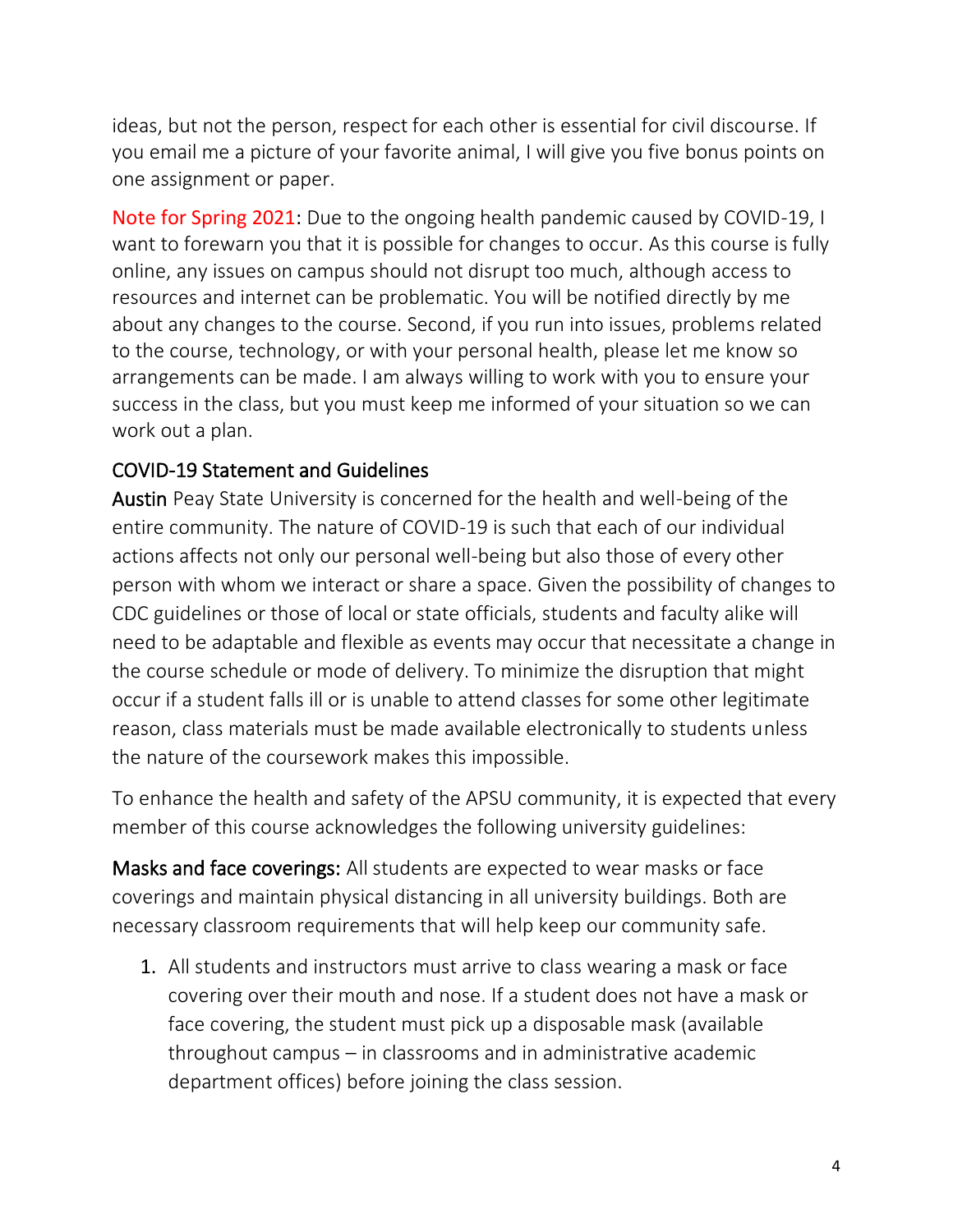- 2. If a student habitually arrives to class without wearing a mask or face covering, the student may be advised that they can only attend an online section of the course, if such an option is available, for the remainder of the semester. If the course is not available online, the student will be informed that the in-person course is the only option and they will be given one more opportunity to return to class and wear a mask or face covering. The instructor will file a report with the Dean of Students in the Office of Student Affairs. The student may face sanctions up to and including the student being administratively withdrawn from the course and not receive a refund of tuition or fees.
- 3. If a student refuses to put on a mask or face covering in a class, after being instructed to do so, the instructor will request that the student leave the class. The instructor will file a report with the Dean of Students in the Office of Student Affairs. The student will face sanctions up to and including the student being administratively withdrawn from the course and not receive a refund of tuition or fees. If a student refuses to leave the classroom upon request from an instructor, campus police will be called to escort the student from the classroom. In this case, the student will again be referred to the Dean of Students in the Office of Student Affairs. If this situation occurs, the faculty member may take a break or dismiss the class for that day at their discretion. (Questions regarding Failure to Comply Code of Student Conduct violations should be directed to the Dean of Students, 931- 221-7323).
- 4. If a student has a medical condition that inhibits the student's ability to wear a mask or face covering, the student must contact Disability Services to receive an accommodation (931-221-6230). If a student seeks an exception to the mask requirement, the faculty member and advisor should work with the student to seek an online section of the course. If an online section is not available, or the student does not wish to enroll in the online course, the faculty member will provide instruction to the student remotely, using available lecture capture and other appropriate technology.

Student Absences: Students unable to attend class due to COVID-19 policy or another serious illness, will: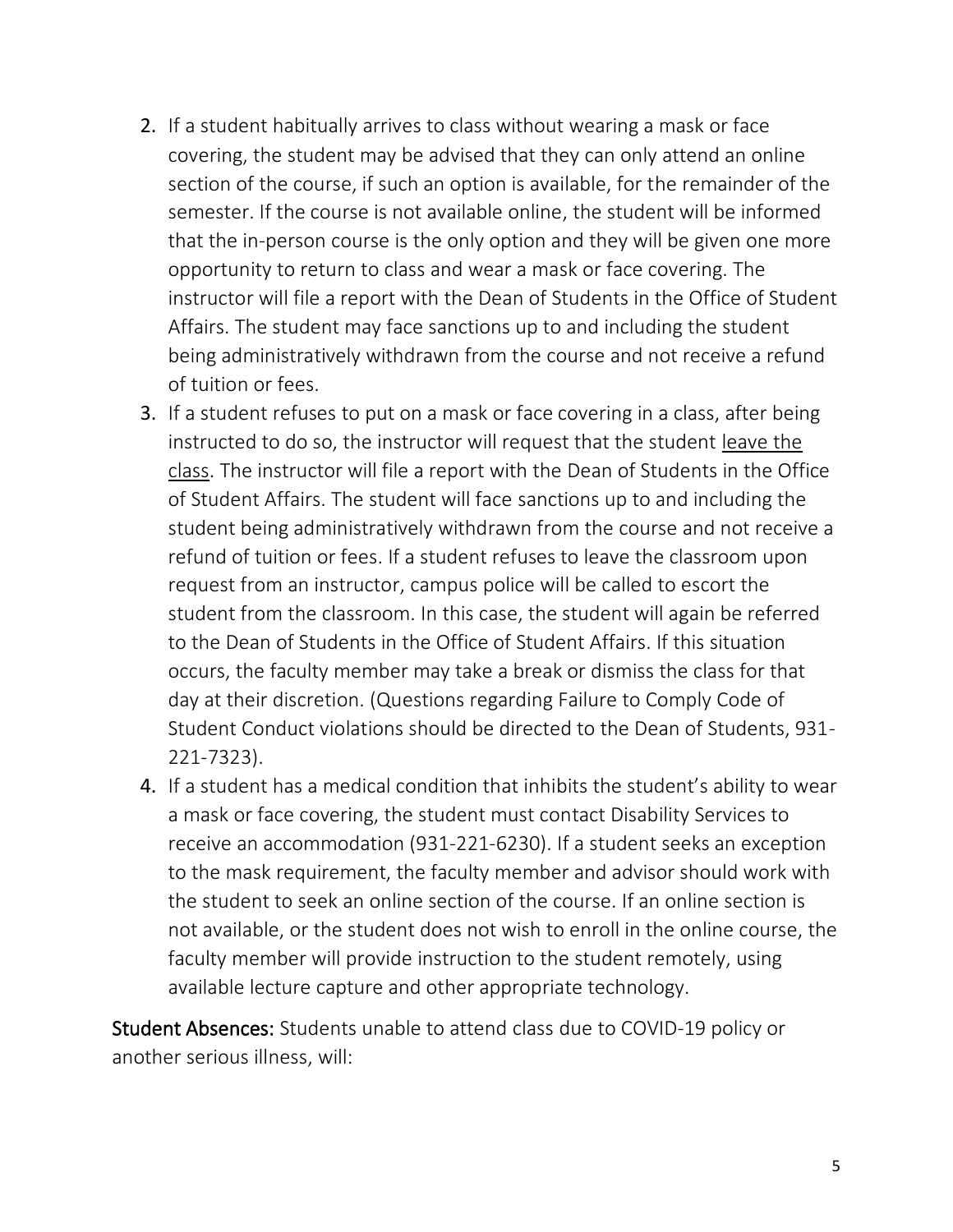- 1. Notify their instructor and follow campus guidelines regarding a safe return to campus;
- 2. Not be penalized for class absences assuming they make up missed assignments in a timely fashion, in consultation with (and at the discretion of) the instructor; and
- 3. Be provided reasonable accommodations to access all course materials and will be given the opportunity to complete missed assignments online as is practicable.

Student Illness: If a student tests positive for COVID-19 or is experiencing any COVID-19 symptoms (fever or chills, shortness of breath or difficulty breathing, cough, muscle pain, sore throat, headache, fatigue, new loss of taste or smell, congestion or runny notes, nausea or vomiting, diarrhea), remain at home, please [complete the COVID 19 reporting form,](https://cm.maxient.com/reportingform.php?AustinPeayStateUniv&layout_id=19) and seek medical assistance or COVID-19 testing if instructed to do so. Students may reach out to Boyd Health Services for guidance. The student should not return to class (or campus activities) until the student has been released by Boyd Health Services. Boyd Health Services will provide guidance during the quarantine/isolation period and a representative from the Office of the Dean of Students will contact the student to provide additional information.

Student Complaints and Appeals Procedures - Discuss your concerns with your faculty member or contact the department chair if you need assistance in resolving an issue. APSU has a variety of policies and procedures for students to file a complaint, appeal, or grievance. [Please visit this webpage for more information.](https://www.apsu.edu/student-affairs/dean-of-students/student-appeals-and-complaint-procedures/)

Academic and Classroom Misconduct - Students are always expected to conduct themselves appropriately. Academic and classroom misconduct will not be tolerated. Students must read the "Code of Student Conduct" in the new Student Handbook for an understanding of what will be expected of them within the academic setting. Policy 3:035 will be followed in reporting any suspected cases of academic misconduct.

Disability Policy – At any time during the semester a student who has a disability which may affect their academic performance is encouraged to make an appointment with me to discuss this matter, and/or should contact Disability Services; telephone 221-6230; TTY 221-6278; fax 221-7102; or go to the APSU [Office of Disability Services website.](http://www.apsu.edu/disability)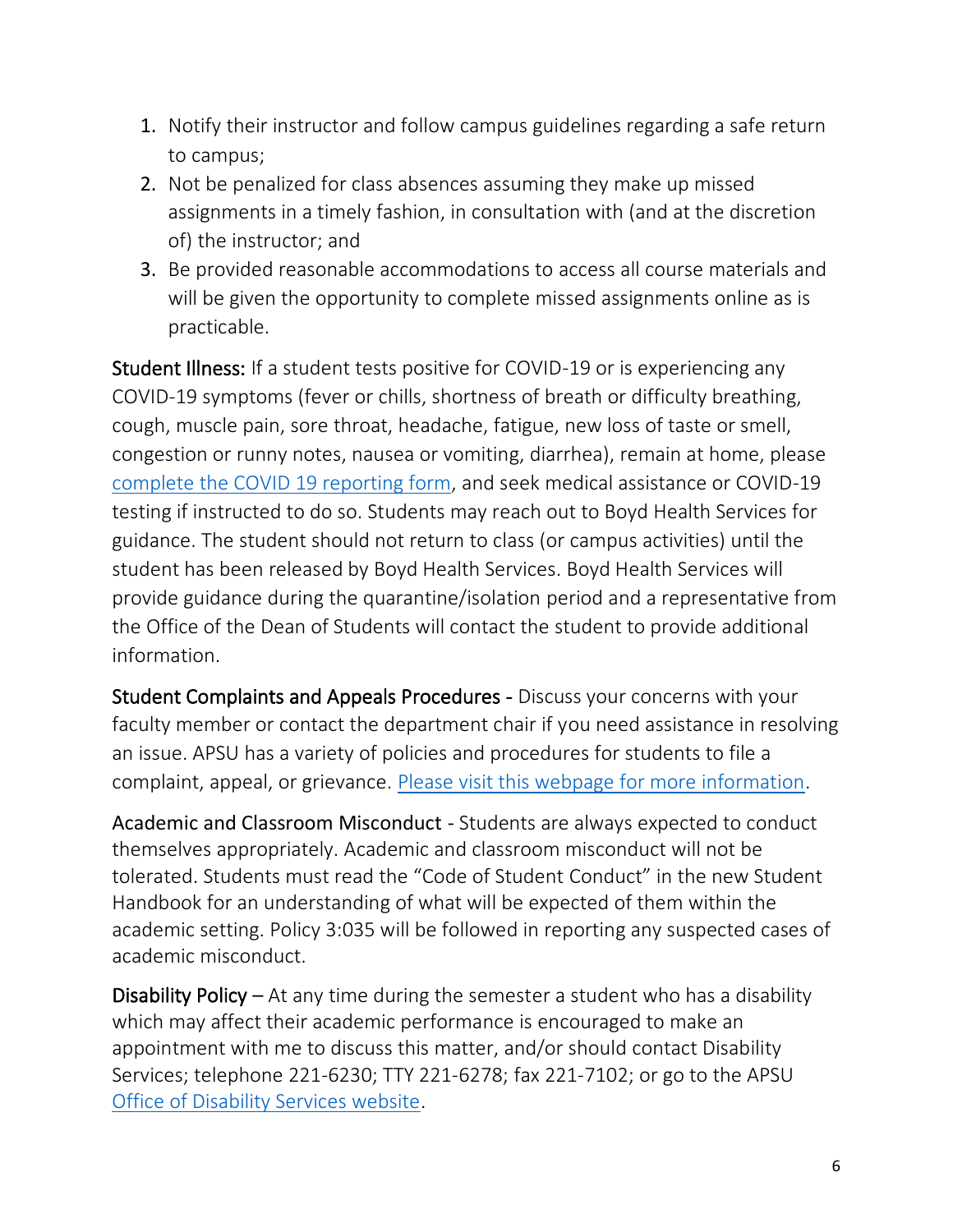Policy on minors in the classroom - Minors (any non-student under the age of 18) accompanying staff, faculty, students or visitors on campus are not permitted in the classroom.

Service animals in the classroom - Consult Policy 3:007 Animals on Campus for appropriate situations allowing service animals in the classroom.

## Class Schedule:

\*EXPECTATION is that you will have completed the readings BEFORE class, come prepares to discuss and ask questions. You must take an active role in your learning, no one will do it for you.

### Week 1, Jan. 19 - 24: Let's Get This Party Started Right

- Syllabus and Course Overview
- Anson D. Morse, "What is a Party?" *Political Science Quarterly,* 11/1:68-81 (1896).
- Lee Drutman, "America is Now the Divided Republic the Framers Feared," *The Atlantic*, Jan. 2, 2020.

### Section 1 – Why Parties? Party Structure, Organization, and Governing

- Week 2, Jan. 25 31: Why Parties? A Theoretical Perspective
	- o Brewer and Maisel, Chapter 1: Elections and Political Parties
	- o Aldrich and Grynaviski, "Theories of Parties," Chapter 2 in the *Oxford Handbook*
- Week 3, Feb. 1 7: Structure of the American Party System
	- o Brewer and Maisel, Chapter 2: American Political Parties and Party Organization
	- o Paul S. Herrnson, "The Evolution of National Party Organizations," Chapter 13 in the *Oxford Handbook*.
	- o David R. Mayhew, "Electoral Realignments," *Annual Review of Political Science* 3: 449-479 (2000).
- Week 4, Feb. 8 14: Party in Government
	- o Brewer and Maisel, Chapter 11: Party in Government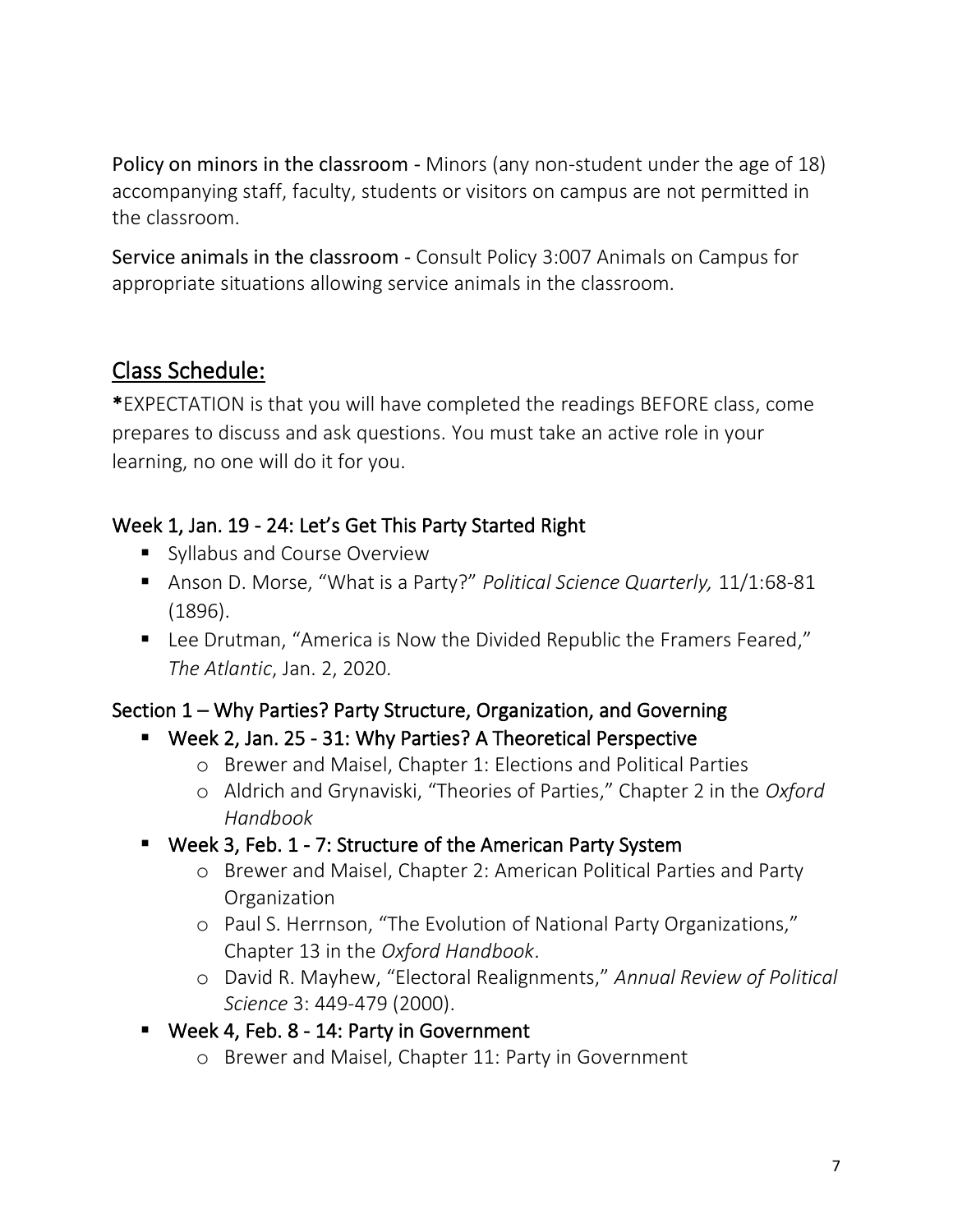- o David Rohde, "What a Difference Twenty-Five Years Makes: Changing Perspectives on Parties and Leaders in the US House," Chapter 17 in the *Oxford Handbook*.
- o Barbara Sinclair, "Partisan Models and the Search for Party Effects in the US Senate," Chapter 18 in the *Oxford Handbook*.

### Exam 1

#### Section 2 – Parties in the Electorate

### ■ Week 5, Feb. 15 - 21: Party in the Electorate and Why No 3<sup>rd</sup> Parties

- o Brewer and Maisel, Chapter 3: Voting and Other Forms of Political Participation
- o Ronald Rapoport, "Winning Isn't Everything: Third Parties and the American Two-Party System," Chapter 12 in the *Oxford Handbook*.

### Week 6, Feb. 22 - 28: Partisanship and Polarization

- o Grossman and Hopkins, *Asymmetric Politics*, Chapter 1
- o Alan Abramowitz and Steven Webster, "The rise of negative partisanship and the nationalization of U.S. elections in the 21st Century," Electoral Studies 41: 12-22 (2016).
- o State of American Political Parties using the V-Dem and Global Party Survey data

## Paper 1

### ■ Week 7, March 1 - 7: Campaign Finance Reform & The Media

- o Brewer and Maisel, Chapter 5: Campaign Finance
- o Brewer and Maisel, Chapter 10: The Media and the Electoral Process

### ■ Week 8, March 8 - 14: Presidential Nominations and Elections

- o Brewer and Maisel, Chapter 8: Presidential Nominations
- o Brewer and Maisel, Chapter 9: Presidential Elections
- o Sydney Milkis and Jesse Rhodes, "The President, Party Politics, and Constitutional Development," Chapter 20 in the *Oxford Handbook*.

## Exam 2

### Section 3 – Representation, Influence, and Agenda Setting

### ▪ Week 9, March 15 - 21: The Balance of Representation

- o Brewer and Maisel, Chapter 4: Organized Groups in the Political Process
- o McFarland, "Interest Group Theory," Chapter 3 in the *Oxford Handbook*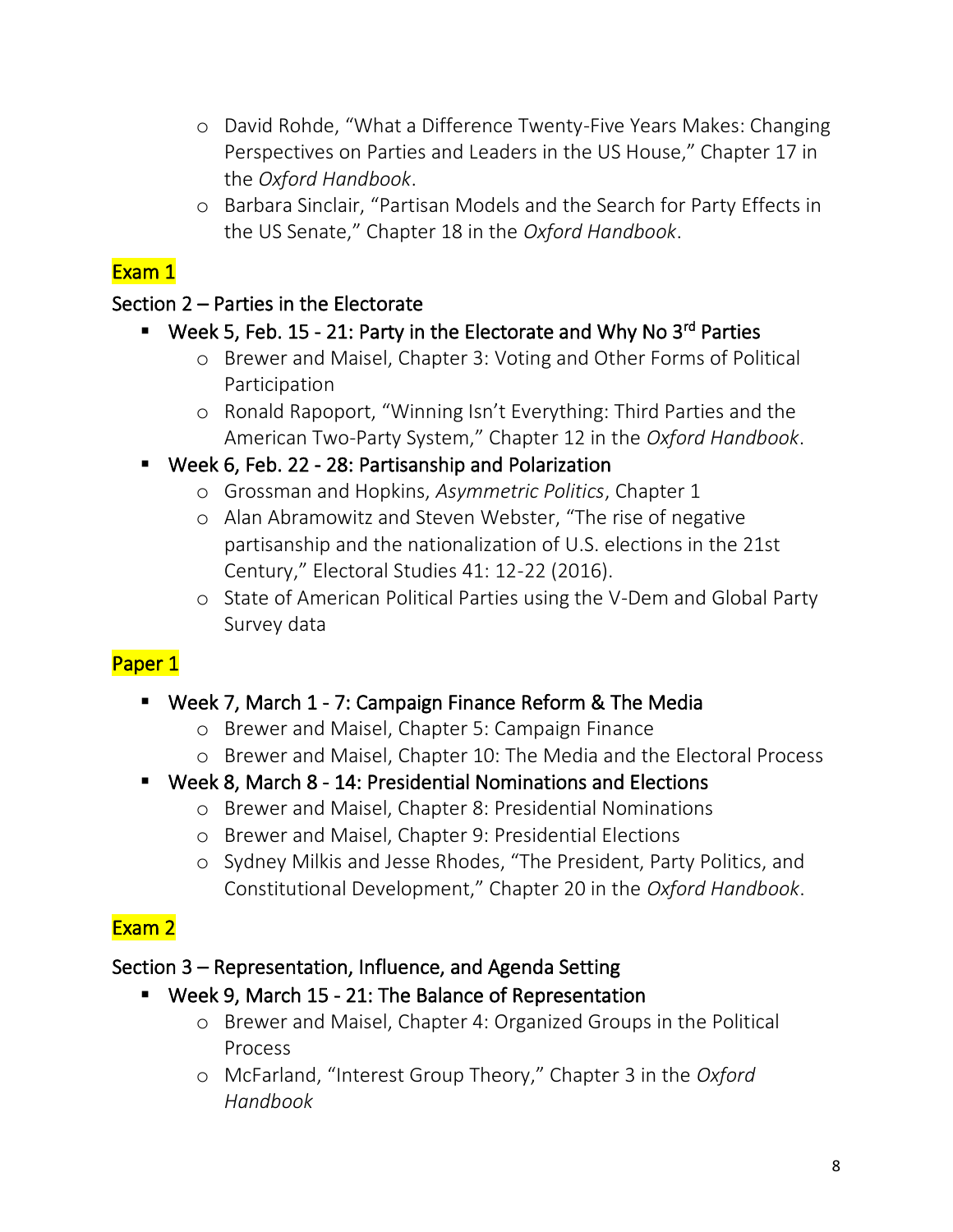- Week 10, March 22 28: Who Participates and Why
	- o Kay Schlozman, "Who Sings in the Heavenly Chorus? The Shape of the Organized Interest System," Chapter 22 in the *Oxford Handbook*.
	- o Dara Strolovitch and David Forrest, "Social and Economic Justice Movements and Organizations," Chapter 24 in the *Oxford Handbook*.
- Week 11, March 29 April 4: How to Win Friends and Influence Policy
	- o Frank Baumgartner, "Interest Groups and Agendas," Chapter 27 in the *Oxford Handbook*.
	- o Beth Leech, "Lobbying and Influence," Chapter 28 in the *Oxford Handbook*.

## Paper 2

- Week 12, April 5 11: Elections, Parties, and Interest Groups
	- o Clyde Wilcox and Rentaro Iida, "Interest Groups in American Elections," Chapter 29 in the *Oxford Handbook*.
	- o Michael Heaney, "Linking Political Parties and Interest Groups," Chapter 30 in the *Oxford Handbook*.

## Section 4 – Change Over Time

- Week 13, April 12 18: Political Parties Then...
	- o APSA Committee on Political Parties, 1950 Report, "Toward a More Responsible Two-Party System."
		- Forward
		- Summary
	- o Austin Ranney, "Toward a More Responsible Two-Party System: A Commentary," *American Political Science Review* 45: 488-499 (1951).
- $\blacksquare$  Week 14, April 19 25: ...And Now
	- o [The American Presidency Project](https://www.presidency.ucsb.edu/documents/app-categories/elections-and-transitions/party-platforms) on Political Party Platforms
- Week 15, April 26 May 5: Finish Out Final Paper 3
	- $\circ$  Paper 3 Final Paper will be due by 11:59 pm on May 5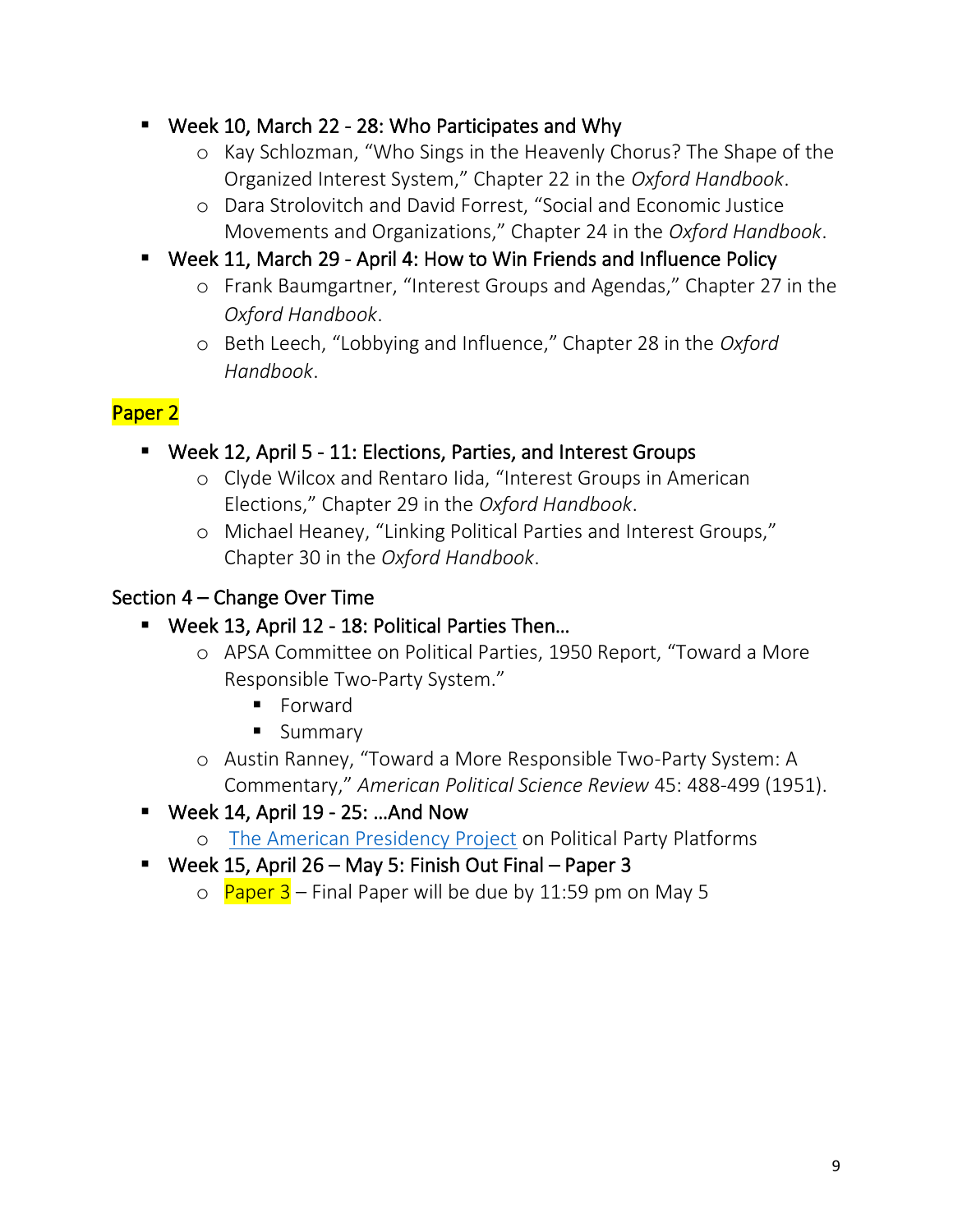## APPENDIX A

#### Criteria for Assignments

#### ☺ Exams

o There will be two exams given during the semester. The exams will be a mixture of short answer and essay questions. Exams will be done at home on D2L within a given period of time. More details and the exam questions will be provided to you in D2L when the exam opens.

#### ☺ Papers

- o Specific instructions for each Paper will be given in D2L when they are assigned. In general, Papers are designed to have you critically think about and analyze core ideas and concepts from the course, along with providing real world examples to support your position in the paper. These papers are designed to have you grapple with ideas and demonstrate an understanding of the course material and your ability to apply theories and analyze a situation. Papers one and two you will be given a week to write them, while Paper 3 you have more time.
	- Note on Paper 3 which serves as your final. This paper will be specifically focused on analyzing party continuity and change over time by focusing on party platforms from 1960 to 2020. The platforms are available through the [American Presidency](https://www.presidency.ucsb.edu/documents/app-categories/elections-and-transitions/party-platforms)  [Project at UCSB,](https://www.presidency.ucsb.edu/documents/app-categories/elections-and-transitions/party-platforms) and while we will talk about this content in the final week of the course, you will be given a longer timeframe for this paper as it requires more work than the other two papers. More details are given in D2L.
	- Standard formatting on Papers will be as follows:
		- Approximately 1500 words
		- Double-spaced
		- Standard font and margins
		- You must use in-text citations and provide a bibliography at the end. You must use a standard citation style of either APA, MLA, or Chicago. If you are unfamiliar with citation styles, [go to the Woodward Library which has](https://library.apsu.edu/services/howto/citing_sources.html)  [guides on each.](https://library.apsu.edu/services/howto/citing_sources.html)

#### ☺ Weekly Work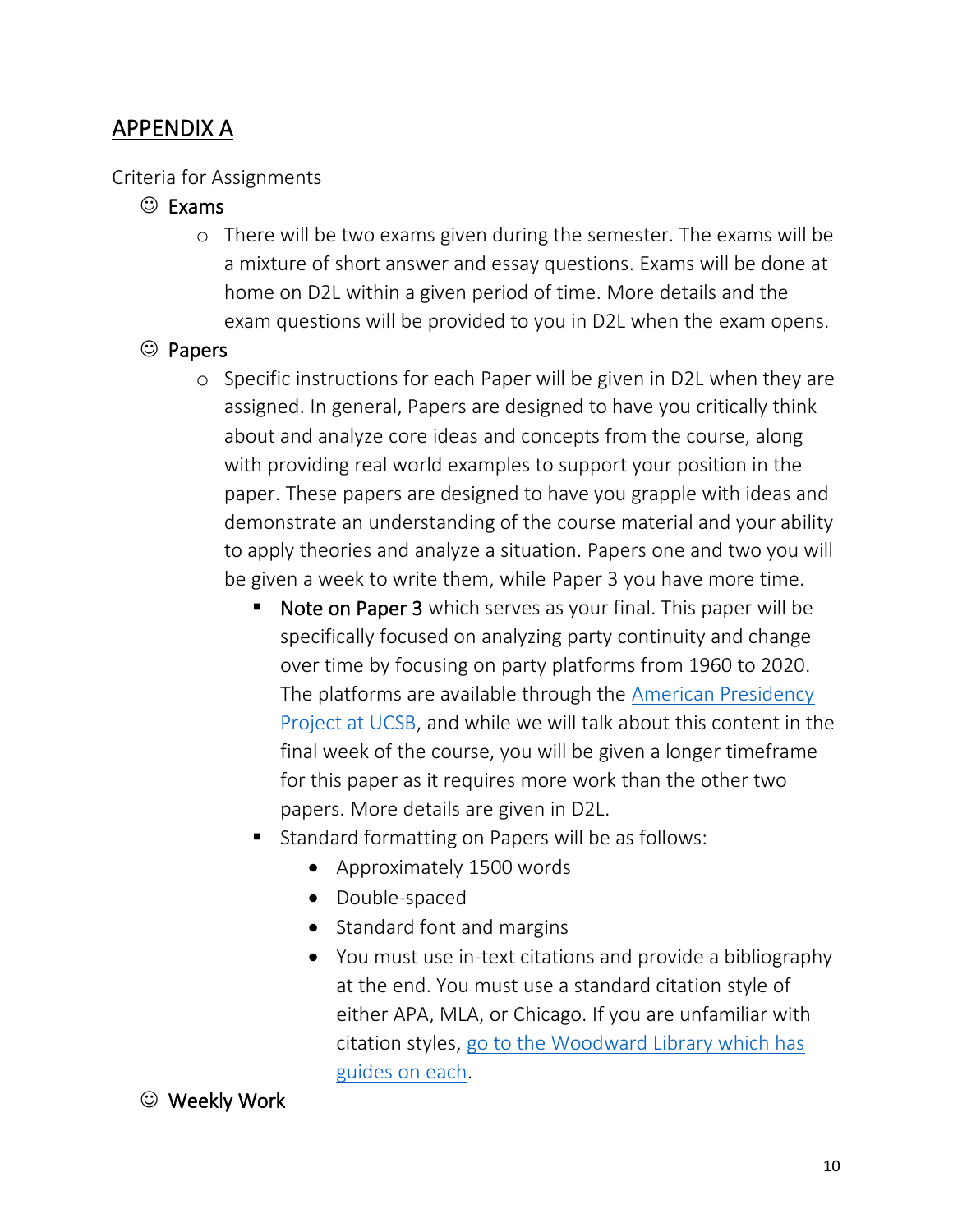o Some weeks will have discussion posts or response papers. These are shorter writing assignments that will have you focus on one specific aspect covered during the week, and often allow for you to bring your own perspective into the conversation. In this way, we can better understand the content from the class as it applies to the real world of our current politics. The specific topics and instructions will be provided in D2L. These assignments will be due by the end of the week in which they are assigned.